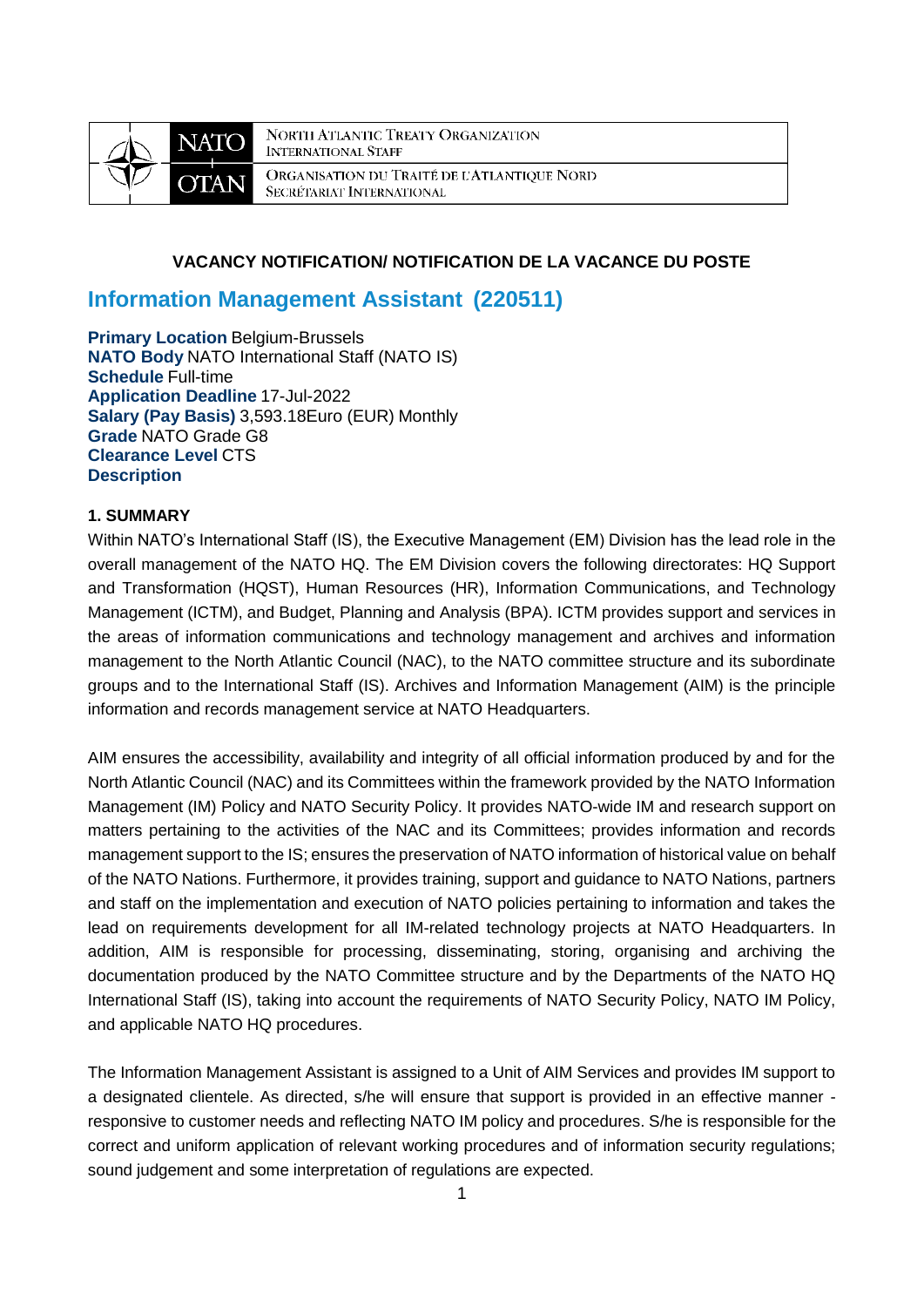# **2. QUALIFICATIONS AND EXPERIENCE**

# **ESSENTIAL**

The incumbent must:

- have a good general education, at least to higher secondary level;
- have at least 3 years of experience in information support functions OR a combination of undergraduate studies in information or library sciences and 1 year of experience;
- have knowledge of international best practices and standards in the field of Information Management and familiarity with the lifecycle management of records;
- have experience with ICT systems and their application to recordkeeping and archives management, in particular, working with electronic document and records management systems (EDRMS);
- have solid practical knowledge of IT applications and of current office software packages, such as MS Office suite, Adobe PDF and document management systems;
- possess the following minimum levels of NATO's official languages (English/French): V ("Advanced") in one; III ("Intermediate") in the other.

# **DESIRABLE**

The following would be considered an advantage:

- professional training and/or experience in library/information sciences or in international relations;
- experience working with information in a security conscious environment;
- relevant experience at the international level, especially within an International Organisation.

# **3. MAIN ACCOUNTABILITIES**

# **Planning and Execution**

Under the direction of the Unit Head, apply work procedures and guidelines related to the NATO Information Management Policy (NIMP) and to NATO Security Policy, seeking guidance as necessary. Perform tasks related to the secure dissemination, handling and processing of electronic files (media control, data extraction, network transfers, etc.), including the operation of relevant office equipment. Perform quality checks and prepare statistics for the Unit as required. Be a member of a roster, which will entail ensuring work and service continuity.

### **Information Management**

Respond to requests for information, conducting research and submitting results for review. Process documents and correspondence in accordance with applicable procedures and guidance.

### **Knowledge Management**

Apply an organisational file plan, maintain files, and prepare files for records disposition.

### **Stakeholder Management**

Work with the other members of the Unit to ensure effective support and quality service to the clientele. Advise customers on practicalities of information support.

# **Expertise Development**

Participate in cross-functional training assignments within the service and in other professional training as directed. Provide advice on basic IM practices. Contribute to the improvement of routine work processes.

Perform any other related duty as assigned.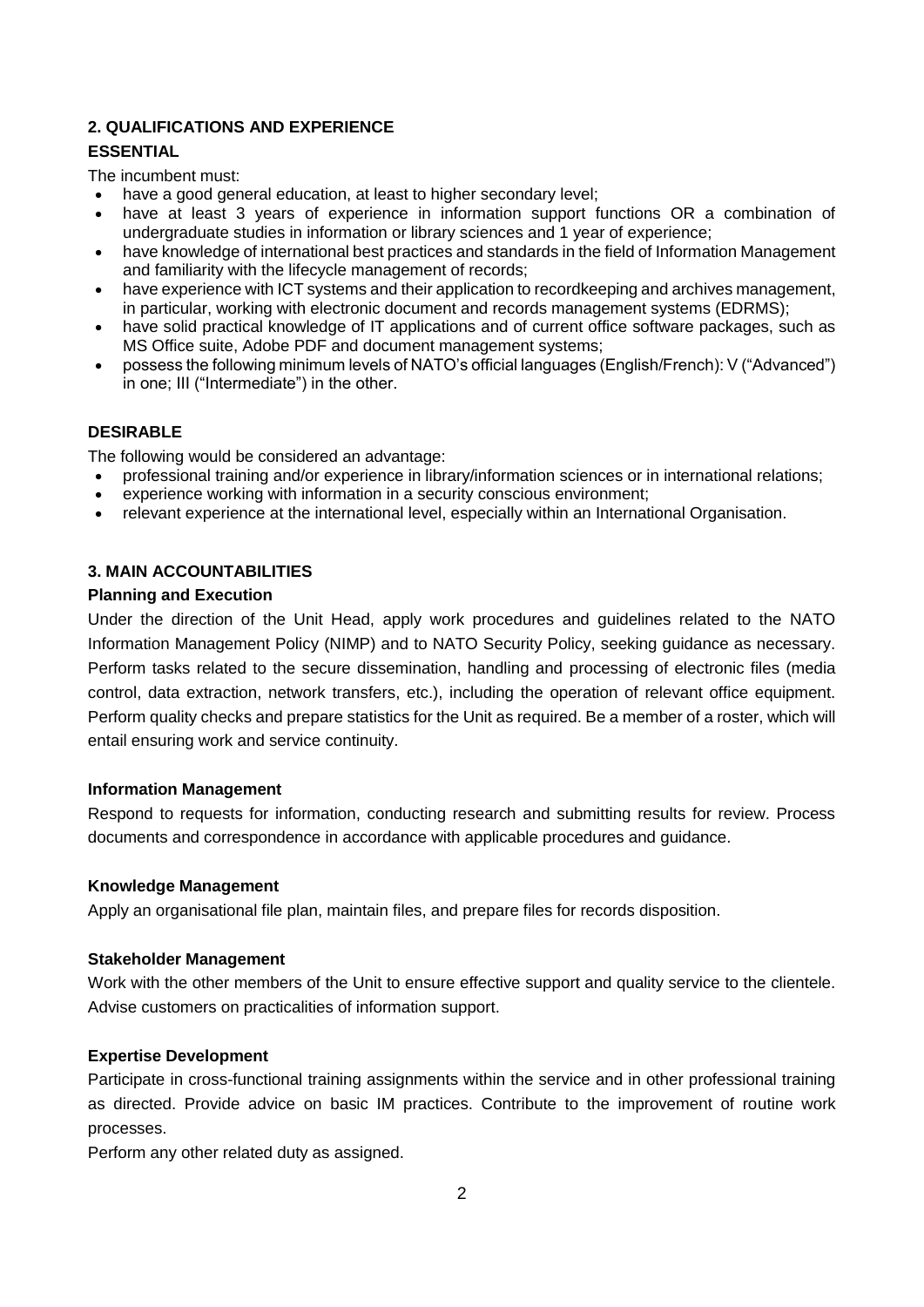# **4. INTERRELATIONSHIPS**

The incumbent reports to the Head of a Unit and is responsible to the Head for the performance of all main accountabilities outlined above and such other associated responsibilities as may develop. S/he has frequent contact with divisional staff to deliver information support and to provide advice on related practical and procedural aspects; in this context s/he also works closely with other Archives and Information Management staff to ensure optimal customer support.

Direct reports: N/a Indirect reports: N/a

# **5. COMPETENCIES**

The incumbent must demonstrate:

- Clarity and Accuracy: Checks own work:
- Customer Service Orientation: Responds appropriately, maintains clear communication;
- Empathy: Listens actively;
- Flexibility: Accepts the need for flexibility;
- Initiative: Reacts to short-term opportunities or problems;
- Organizational Commitment: Is able to fit in;
- Teamwork: Co-operates.

### **6. CONTRACT**

### **Contract to be offered to the successful applicant (if non-seconded): Definite duration contract of three years' duration; possibility of an indefinite duration contract thereafter**.

#### Contract clause applicable:

In accordance with the NATO Civilian Personnel Regulations, the successful candidate will receive a definite duration contract of three years, which may be followed by an indefinite duration contract. If the successful applicant is seconded from the national administration of one of NATO's member States, a 3-year definite duration contract will be offered, which may be renewed for a further period of up to 3 years subject to the agreement of the national authority concerned. The maximum period of service in the post as a seconded staff member is six years.

Serving staff will be offered a contract in accordance with the NATO Civilian Personnel Régulations.

### **7. RECRUITMENT PROCESS**

Please note that we can only accept applications from nationals of NATO member countries. Applications must be submitted using e-recruitment system, as applicable:

- For NATO civilian staff members only: please apply via the internal recruitment portal [\(link\)](https://nato.taleo.net/careersection/1/jobsearch.ftl?lang=en);
- For all other applications: www.nato.int/recruitment

Please note that at the time of the interviews, candidates will be asked to provide evidence of their education and professional experience as relevant for this vacancy.

Appointment will be subject to receipt of a security clearance (provided by the national Authorities of the selected candidate) and approval of the candidate's medical file by the NATO Medical Adviser. More information about the recruitment process and conditions of employment, can be found at our website (http://www.nato.int/cps/en/natolive/recruit-hq-e.htm).

### **8. ADDITIONAL INFORMATION**

NATO is committed to diversity and inclusion, and strives to provide equal access to employment. advancement and retention, independent of gender, age, nationality, ethnic origin, religion or belief,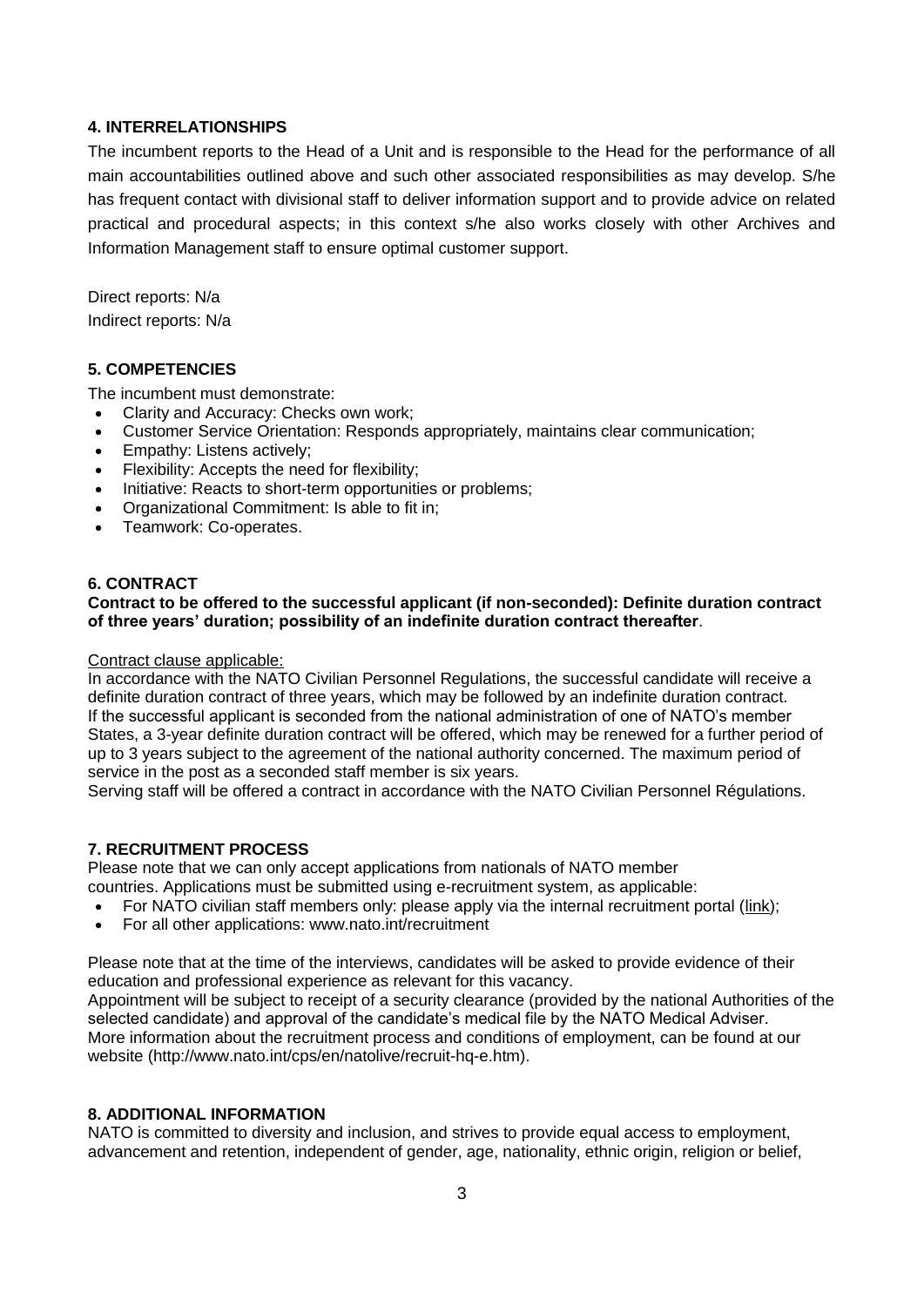cultural background, sexual orientation, and disability. NATO welcomes applications of nationals from all member Nations, and strongly encourages women to apply.

Building Integrity is a key element of NATO's core tasks. As an employer, NATO values commitment to the principles of integrity, transparency and accountability in accordance with international norms and practices established for the defence and related security sector. Selected candidates are expected to be role models of integrity, and to promote good governance through ongoing efforts in their work.

Due to the broad interest in NATO and the large number of potential candidates, telephone or e-mail enquiries cannot be dealt with.

Applicants who are not successful in this competition may be offered an appointment to another post of a similar nature, albeit at the same or a lower grade, provided they meet the necessary requirements.

The nature of this position may require the staff member at times to be called upon to travel for work and/or to work outside normal office hours.

The organization offers several work-life policies including Teleworking and Flexible Working arrangements (Flexitime) subject to business requirements.

Please note that the International Staff at NATO Headquarters in Brussels, Belgium is a non-smoking environment.

For information about the NATO Single Salary Scale (Grading, Allowances, etc.) please visit our [website.](https://www.nato.int/cps/en/natolive/86790.htm) Detailed data is available under the Salary and Benefits tab.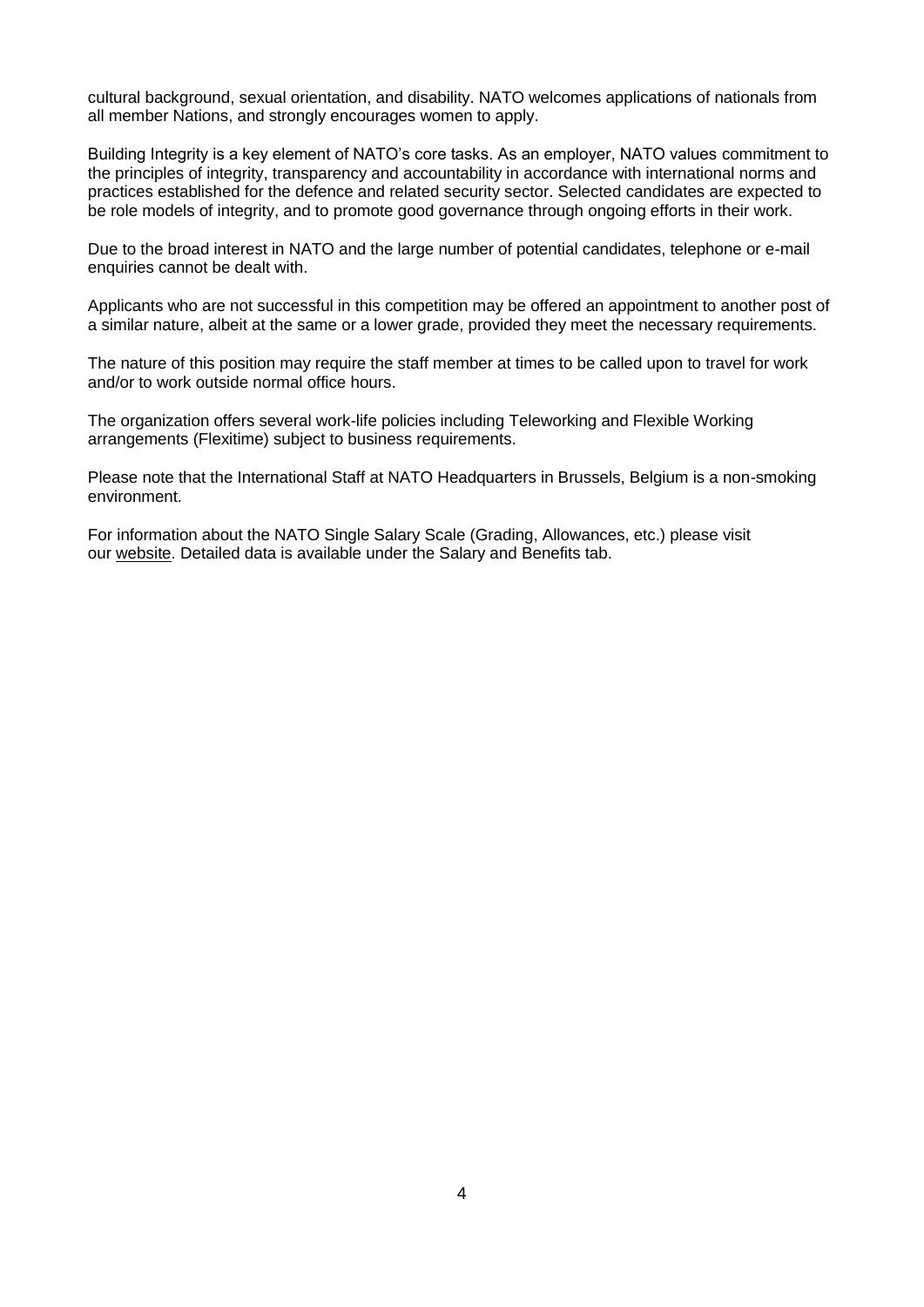# **Assistant(e) (gestion de l'information) (220511)**

**Emplacement principal** Belgique-Bruxelles **Organisation** OTAN SI **Horaire** Temps plein **Date de retrait** 17-juil.-2022 **Salaire (Base de paie)** 3 593,18Euro (EUR) Mensuelle **Grade** NATO Grade G8 **Niveau de l'habilitation de sécurité** CTS **Description**

# **1. RÉSUMÉ**

Au sein du Secrétariat international (SI) de l'OTAN, la Division Gestion exécutive est responsable au premier chef de la gestion globale du siège de l'Organisation. Elle se compose des directions suivantes : Soutien et transformation du siège (HQST), Ressources humaines (RH), Gestion de l'information, des communications et des technologies (ICTM) et Planification et analyse budgétaires (BPA). La Direction ICTM apporte un soutien et fournit des services dans le domaine de la gestion des technologies de l'information et des communications et dans celui de la gestion de l'information et des archives. Ses clients sont le Conseil de l'Atlantique Nord, la structure des comités de l'OTAN et ses groupes subordonnés, ainsi que le SI. Le Service Archives et gestion de l'information (AIM) est le principal service de gestion de l'information et des documents au siège de l'OTAN.

Le Service AIM veille à l'accessibilité, à la disponibilité et à l'intégrité de toutes les informations officielles produites par ou pour le Conseil de l'Atlantique Nord et les comités qui lui sont subordonnés, dans le cadre défini par la politique de gestion de l'information OTAN et par la politique de sécurité de l'OTAN. Il apporte, à l'échelle de l'Organisation, un soutien en matière de gestion de l'information et de recherche pour tout ce qui a trait aux activités du Conseil et de ses comités, il fournit un soutien au SI pour la gestion de l'information et des documents, et il assure, pour le compte des pays de l'OTAN, la conservation des informations OTAN ayant une valeur historique. Il fournit en outre formation, soutien et orientations aux pays membres, aux pays partenaires et aux membres du personnel de l'OTAN pour la mise en œuvre et l'application des politiques de l'Organisation relatives à l'information, et il dirige la définition des besoins pour tous les projets portant sur les technologies de gestion de l'information au siège de l'OTAN. De plus, il est chargé de traiter, de diffuser, de stocker, d'organiser et d'archiver les documents produits par les comités de l'OTAN et par les services du SI de l'Organisation en tenant compte des prescriptions de la politique de sécurité de l'OTAN, de la politique de gestion de l'information OTAN et des procédures en vigueur au siège de l'OTAN.

L'assistant(e) (gestion de l'information) est affecté(e) à une unité du Service AIM et apporte son soutien, pour la gestion de l'information, à une clientèle déterminée. Suivant les instructions reçues, elle/il fait en sorte que ce soutien soit assuré d'une manière efficace, qui réponde aux besoins des clients et qui tienne compte de la politique et des procédures de l'OTAN relatives à la gestion de l'information. Elle/Il est responsable de l'application correcte et uniforme des procédures de travail pertinentes et des règlements relatifs à la sécurité de l'information. Elle/Il doit par ailleurs faire preuve de discernement et d'une certaine aptitude à interpréter la réglementation.

# **2. QUALIFICATIONS ET EXPÉRIENCE ACQUIS ESSENTIELS**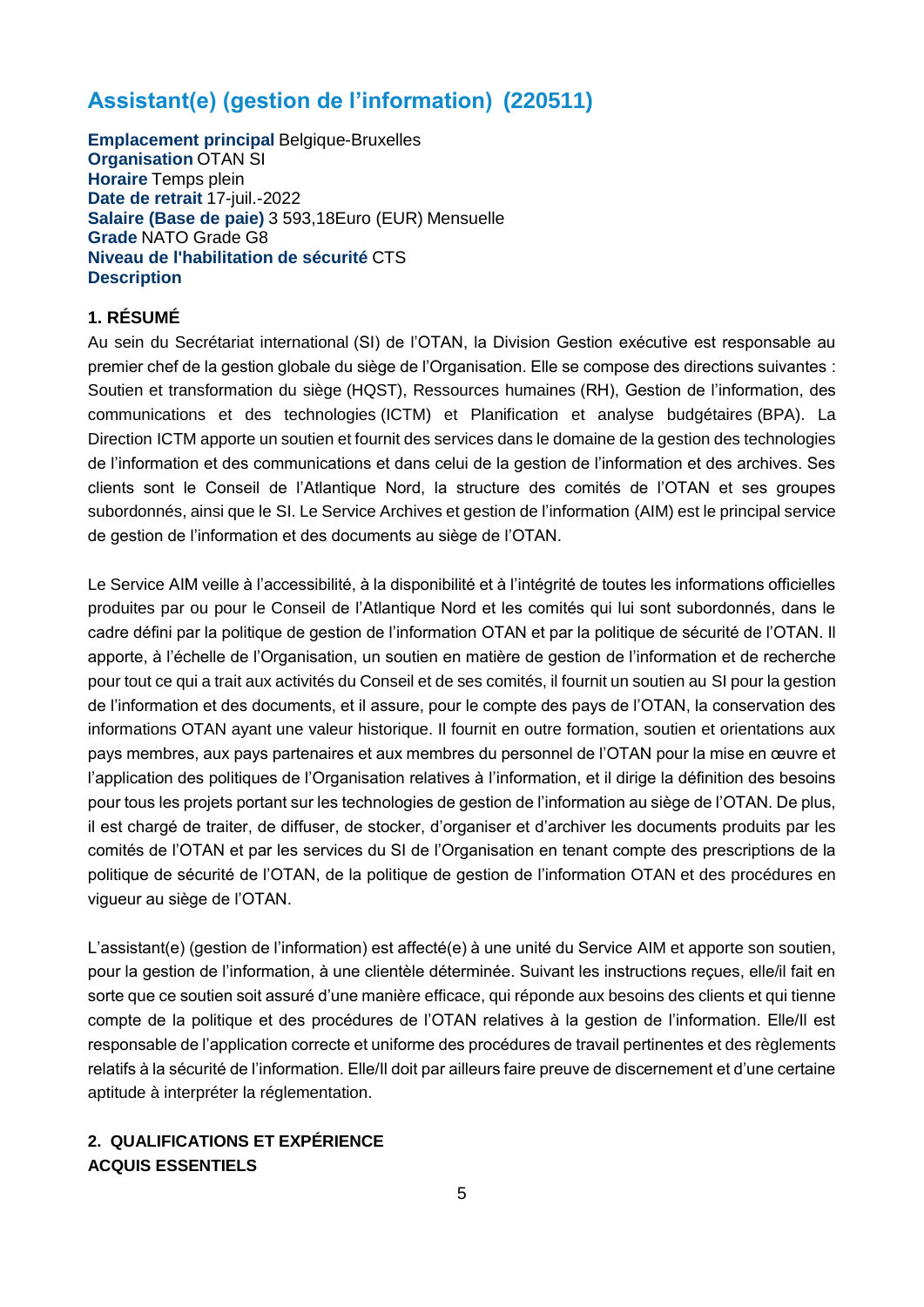La/Le titulaire du poste doit :

- avoir une bonne instruction générale, au moins du niveau secondaire supérieur ;
- avoir au moins trois années d'expérience dans des fonctions de soutien informationnel, OU posséder un diplôme d'études supérieures de 1er cycle en sciences de l'information ou en bibliothéconomie et avoir une année d'expérience ;
- avoir une connaissance des bonnes pratiques et normes internationales dans le domaine de la gestion de l'information ainsi qu'une bonne maîtrise de la gestion du cycle de vie des documents ;
- avoir une expérience des technologies de l'information et de la communication (TIC) appliquées à la gestion des archives courantes, intermédiaires et définitives et, en particulier, une expérience pratique d'un système électronique de gestion et d'archivage des documents (EDRMS) ;
- avoir une très bonne connaissance pratique des programmes informatiques et des suites bureautiques actuelles, telles que MS Office, ainsi que du format PDF d'Adobe et des systèmes de gestion de documents ;
- avoir au minimum le niveau de compétence V (« avancé ») dans l'une des deux langues officielles de l'OTAN (anglais/français), et le niveau III (« intermédiaire ») dans l'autre.

# **ACQUIS SOUHAITABLES**

Seraient considérées comme autant d'atouts :

- une formation professionnelle et/ou une expérience dans le domaine de la bibliothéconomie, des sciences de l'information ou des relations internationales ;
- l'expérience du traitement d'informations dans un environnement soumis à des contraintes de sécurité ;
- une expérience pertinente dans un environnement international, en particulier au sein d'une organisation internationale.

# **3. RESPONSABILITÉS PRINCIPALES**

### **Planification et exécution**

Sous la direction de la/du chef d'unité, met en application les procédures de travail et les directives ayant trait à la politique de gestion de l'information OTAN (NIMP) et à la politique de sécurité de l'OTAN, et demande des orientations si nécessaire. Manipule et traite en toute sécurité les fichiers électroniques (contrôle des supports, extraction de données, transferts par réseau, etc.), en utilisant le matériel bureautique approprié. Effectue des contrôles de la qualité et prépare des statistiques pour son unité en fonction des besoins. Est inscrit(e) au tableau de service, ce qui permet d'assurer la continuité du travail et des services.

### **Gestion de l'information**

Répond aux demandes d'information, effectue des recherches et en soumet les résultats. Traite les documents et la correspondance suivant les procédures et les directives applicables.

### **Gestion des connaissances**

Met en application un plan de classement des dossiers, tient à jour les dossiers, et les prépare en vue de la détermination de leur sort final.

### **Gestion des parties prenantes**

Collabore avec les autres membres de son unité pour garantir un soutien efficace et un service de qualité aux clients. Renseigne les clients sur les modalités pratiques du soutien informationnel.

### **Développement de l'expertise**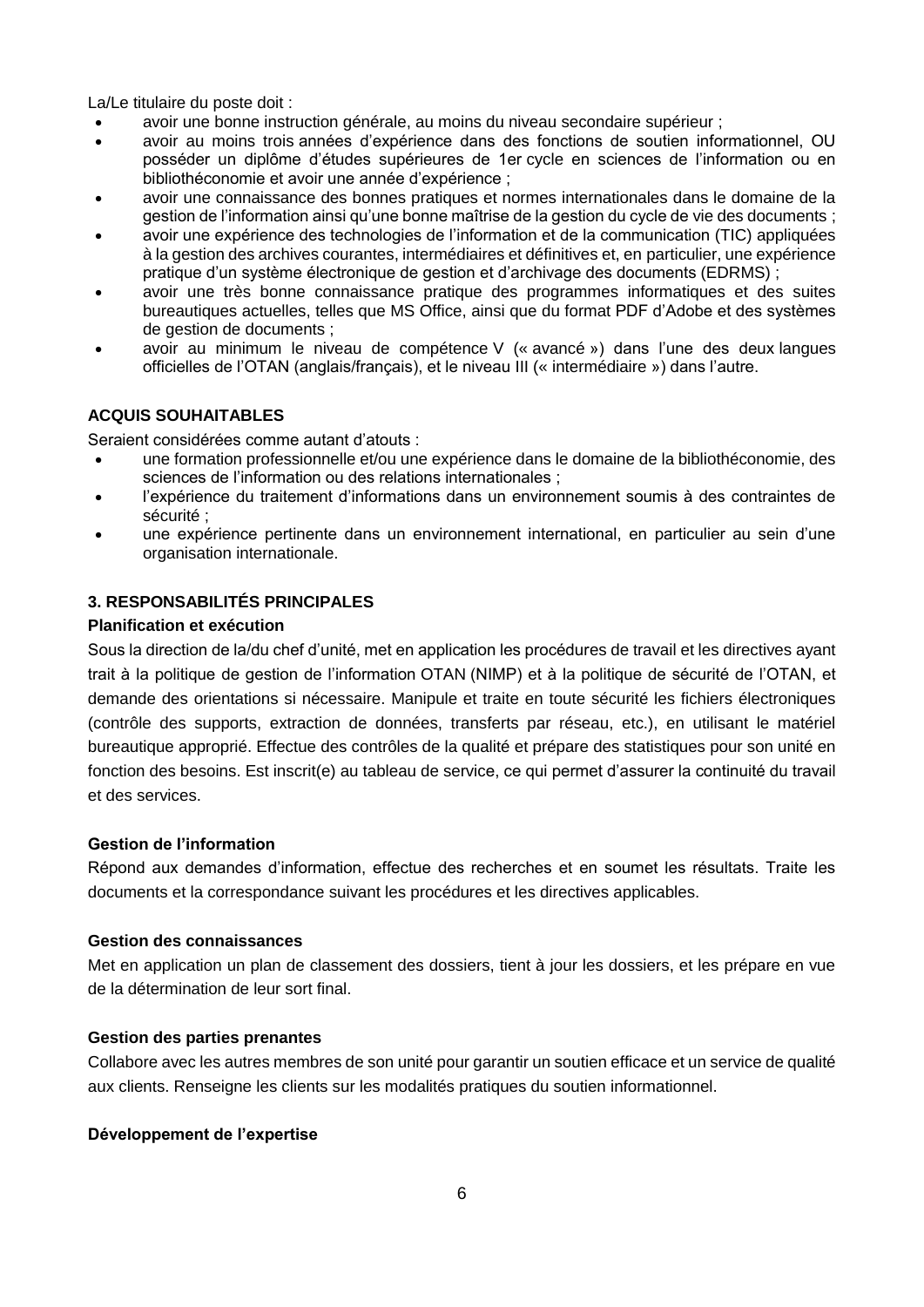Participe à des formations pluridisciplinaires au sein du Service et à d'autres formations professionnelles, suivant les instructions reçues. Fournit des conseils sur les pratiques générales en matière de gestion de l'information. Contribue à améliorer les processus de travail courants.

S'acquitte de toute autre tâche en rapport avec ses fonctions qui pourrait lui être confiée.

# **4. STRUCTURE ET LIAISONS**

La/Le titulaire du poste relève de la/du chef d'unité pour l'exécution de toutes les tâches décrites cidessus et de toutes celles qui pourraient lui être confiées par la suite. Elle/Il est en contact fréquent avec le personnel de sa division d'affectation pour lui fournir un soutien informationnel et lui donner des conseils sur des questions pratiques et des questions relatives aux procédures. Dans ce contexte, elle/il collabore étroitement avec les agents du Service AIM pour offrir un soutien optimal aux clients.

Nombre de subordonné(e)s direct(e)s : sans objet.

Nombre de subordonné(e)s indirect(e)s : sans objet.

# **5. COMPÉTENCES**

La/Le titulaire du poste doit faire preuve des compétences suivantes :

- Clarté et précision : vérifie son travail.
- Souci du service au client : réagit de façon appropriée, entretient une communication claire.
- Empathie : écoute activement.
- Flexibilité : accepte la nécessité de faire preuve de flexibilité.
- Initiative : réagit à des opportunités ou à des problèmes de court terme.
- Engagement à l'égard de l'Organisation : est capable de s'intégrer.
- Travail en équipe : coopère.

# **6. CONTRAT**

### **Contrat proposé (hors détachement) : contrat d'une durée déterminée de trois ans ; qui pourra être suivi d'un contrat de durée indéterminée.**

### Clause contractuelle applicable :

Conformément au Règlement du personnel civil de l'OTAN, la personne retenue se verra offrir un contrat d'une durée déterminée de trois ans, qui pourra être suivi d'un contrat de durée indéterminée. Si la personne retenue est détachée de l'administration d'un État membre de l'OTAN, elle se verra offrir un contrat d'une durée déterminée de trois ans, qui, sous réserve de l'accord des autorités nationales concernées, pourra être reconduit pour une période de trois ans maximum. À ce poste, la durée de service d'un agent détaché n'excède pas six ans.

Les agents en fonction se verront offrir un contrat conforme aux dispositions du Règlement du personnel civil de l'OTAN.

### **7. PROCESSUS DE RECRUTEMENT**

On notera que seules les candidatures de ressortissant(e)s de pays de l'OTAN pourront être acceptées.

Les candidatures doivent être soumises via l'un des liens suivants :

- Pour les membres du personnel civil de l'OTAN seulement : veuillez postuler via [le portail](http://nato.taleo.net/careersection/1/jobsearch.ftl?lang=en)  [interne de recrutement](http://nato.taleo.net/careersection/1/jobsearch.ftl?lang=en) ;
- Pour tous les autres candidats : www.nato.int/recruitment

Veuillez noter : Au moment des entretiens, les candidat(e)s seront invité(e)s à présenter des justificatifs de leur formation et de leur expérience professionnelle pertinentes pour ce poste.

La nomination se fera sous réserve de la délivrance d'une habilitation de sécurité par les autorités du pays dont le/la candidat(e) retenu(e) est ressortissant(e) et de l'approbation de son dossier médical par le/la médecin conseil de l'OTAN.